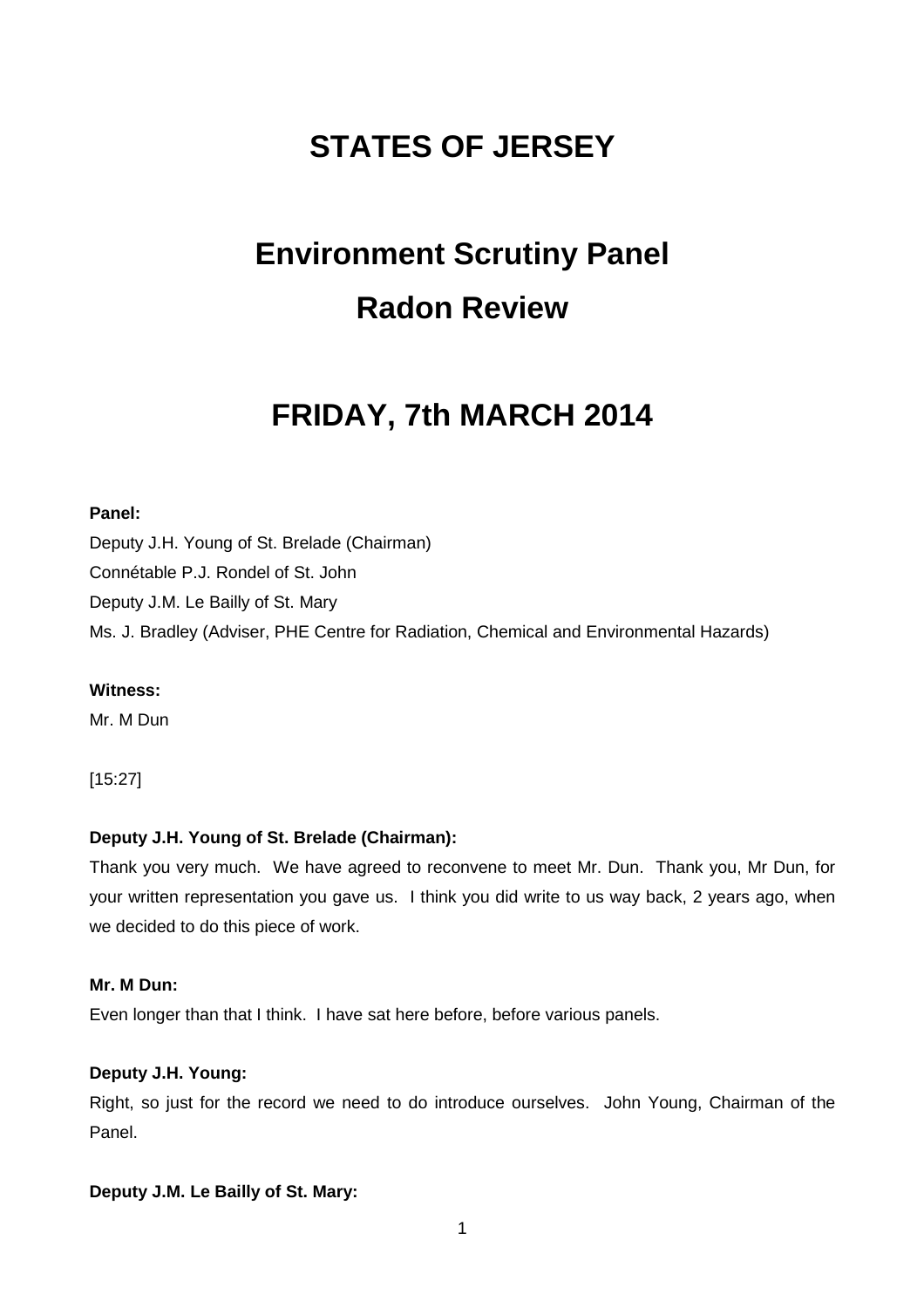John Le Bailly, Deputy of St. Mary.

#### **Connétable P.J. Rondel of St. John:**

Philip Rondel, Connétable of St. John and former chairman.

#### **Deputy J.H. Young:**

Our adviser.

#### **Ms. J. Bradley:**

Jane Bradley from Public Health England, Centre for Radiation Chemical, and Environmental Hazards.

#### **Mr. M. Dun:**

Mike Dun.

#### **Deputy J.H. Young:**

Mike, what would you like to say to us? You heard all the evidence. Just to fill you in before you answer that, we realise it was a very technical subject on which none of us are qualified so we have appointed Jane and her experts, who are the experts in the U.K. (United Kingdom), to review all of the written evidence that was available which we have been given by Health right back to 1987 and give Jane access to the officers. So the questioning we have done today is as a result of this and we will be given a report from Jane and part of our task is to decide which of that goes out as a political recommendation. So thank you for your note, Mike. It is for you to say want you want to say to us.

#### **Mr. M. Dun:**

Well, I got interested in radon because as a building designer, as I was, I am now retired. I used to campaign on disability issues, as you know, and there was a worsening conflict between trying to make buildings accessible at ground floor level and ventilating things such as voids because obviously the particular touch point would always be thresholds and it created not unsurmountable problems but it created problems. Any new dwelling, as you have explained today, had to have radon barriers and there is also a requirement now to have level thresholds and not all sites are level flat sites, they vary, and it used to create immense problems. I started to raise the question, and I quoted it from a somewhat different view to some people that why on earth … if every property in Jersey, if you have to build it, has to have a radon barrier. Is it necessary? That was my starting point because it is extra expense but is it necessary? Is it absolutely necessary? I was interested to hear what the building inspector said today. "If you come along and say to us: You had a radon test and if it is not up to a danger level you do not have to do it." Well, I have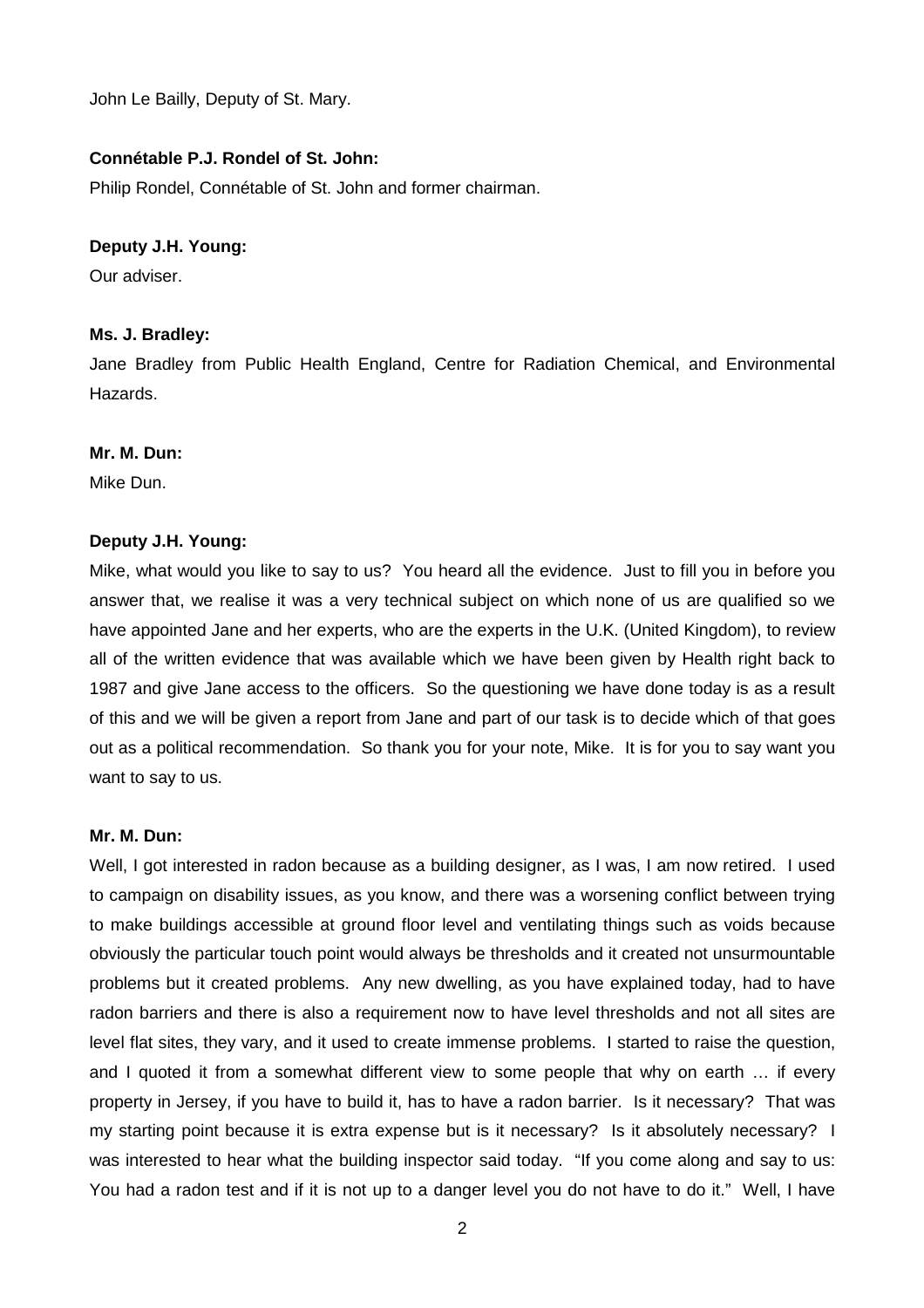heard, no, to the contrary. People have tried to show that their radon level was not at a danger level or over the limit and that they wanted to be excused from doing radon barriers and they have had an incredible battle not to do radon barriers.

# [15:30]

So that is my starting point. I am intrigued because I have heard the Medical Officer of Health, several Medical Officers of Health, come to these same panels and minimise the risk, virtually saying there is no risk from radon really. They are saying this, yet on the other hand we have got this requirement that the whole Island is a radon risk area and I say there is something rather silly going on about this and it has been raised at long last. It is only dwellings which are at risk under the current regime. Other buildings, which are most of the buildings of the Island, for some mysterious reason are not at risk. Radon only goes into houses, which is nonsensical. So the thing as I have, over the years, investigated does not add up. It is nonsensical. Is there a risk or not? If there is not a risk, why are we wasting a lot of time and if people find they have got a radon problem, if they have it tested, if they want to have it tested, that is another issue I want to raise. Perhaps they ought to have it tested, but if they do want to have it tested they can take remedial action if they want to or if they are building a new house they could put them in, but why does every house ... even if you built a new home, you should have to put in a radon barrier - it seems ludicrous to me - if the Medical Officer of Health and the Minister for Health are correct, if it is such a minimal risk and it is not only a minimal risk. It is really only a risk for people who smoke and, as they are saying, that is only 20 per cent of the population. So what are we really talking about? Is the thing fact or fiction? Now, over the years I have come to the conclusion that it is fact and it needs to be accommodated for but I may be wrong. You have got an expert here, but you get contradictory information from America, as she was reading out the figures, but you get instances. You get high risk areas like Cornwall. The last I heard Guernsey was not a high risk area. They do not have the same problem. I do not think they have introduced anything to measure radon in Guernsey. Perhaps we should ask them. They are surviving without it. In Cornwall they had a new school built, Camborne, was it not, 10 years ago, 15 years ago, which their council has threatened to demolish because it had such a high radon risk. That was a school, a building which would not even be under the regulations here. So I am totally bemused to hear the contradictory information which flows around this table from people who are supposedly experts in their field and they disregard it; basically the whole system disregards it. I know what the undercurrent feeling is because I have been campaigning about this for so long. I know about the hidden agenda, as the Medical Officer of Health was saying. We do not want to make a panic, and we do not want to make a panic because we do not want people to start worrying about their house values if you start a scare on it, but there is need to start a scare on it because the Cornwall example … We have heard about radon bonds and such like. If that is universal the whole Island is a risk area, if

3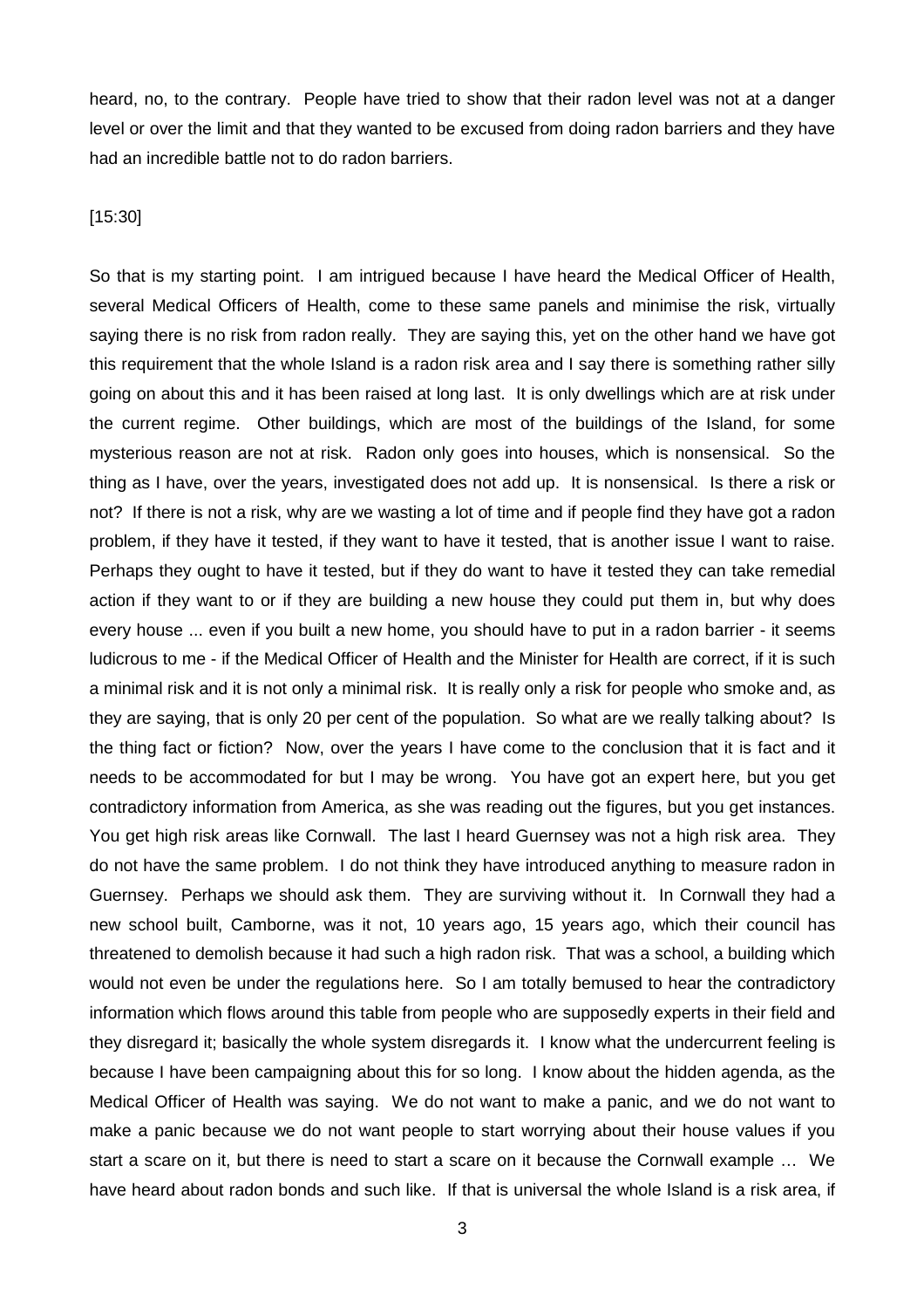that is what it is. Every transaction on every property you will have to have a radon bond or a certificate to say that this building has been tested and it is safe to sell or buy or live in as it is or if there are problems with it you have to have a sum of money on the sale price which will do the remediation which is necessary; if it proves necessary when you have a test done. Simple enough. It does not really require a huge amount of legislation and they keep saying, "Oh, it is the responsibility of the owner. Tenants cannot do it." That solves the problem. Every property ultimately will have had a test on it because, ultimately, every property gets sold or transacted. It is as simple as that, if there is a risk.

# **Deputy J.H. Young:**

Thank you for that, Mike. I think there is a lot in there which I think are issues that we will have to reflect in our report and I think quite a number of those came out of the evidence, as far as I was concerned. The issues I think you have highlighted are conveyancing; what is done about disclosure on property sale; what is the situation regarding non-residential properties; the arrangements we have or do not have to be able to properly co-ordinate the policy responses of both Health and Environment and the role of Building Control in that.

# **Mr. M. Dun:**

The area, if I interrupt, is the … Several references were made to possible law cases which might arise even under our existing minimal legislation. As I have flagged up in my report to you, one of those areas is that when houses or properties are transacted, if there is nondisclosure and people know, it would be an offence to not disclose, possibly, that you have a radon problem if it has been tested under the current regime, but if lawyers are transacting, estate agents - you have that piece of document here - why do they not all have this piece of paper on radon? If you want to circulate it to the people who are happy you can take it to estate agents. That is where you take it, do you not?

# **Deputy J.H. Young:**

We have had, obviously, a submission from you on that. We have now had, clearly, from the Minister for Health, their opinion on that as well and we have got our expert adviser saying those things. Colleagues, do you want to pick up anything on what Mike has said?

#### **The Deputy of St. Mary:**

Yes, he made a very good point there but what I would like to ask Jane is, if a property tested now with a high or low level, which means if you have got a low level it is a waste of time having a barrier and anything else that goes with it, would that change in a year or 2? Is radon very much up and down or is it stable?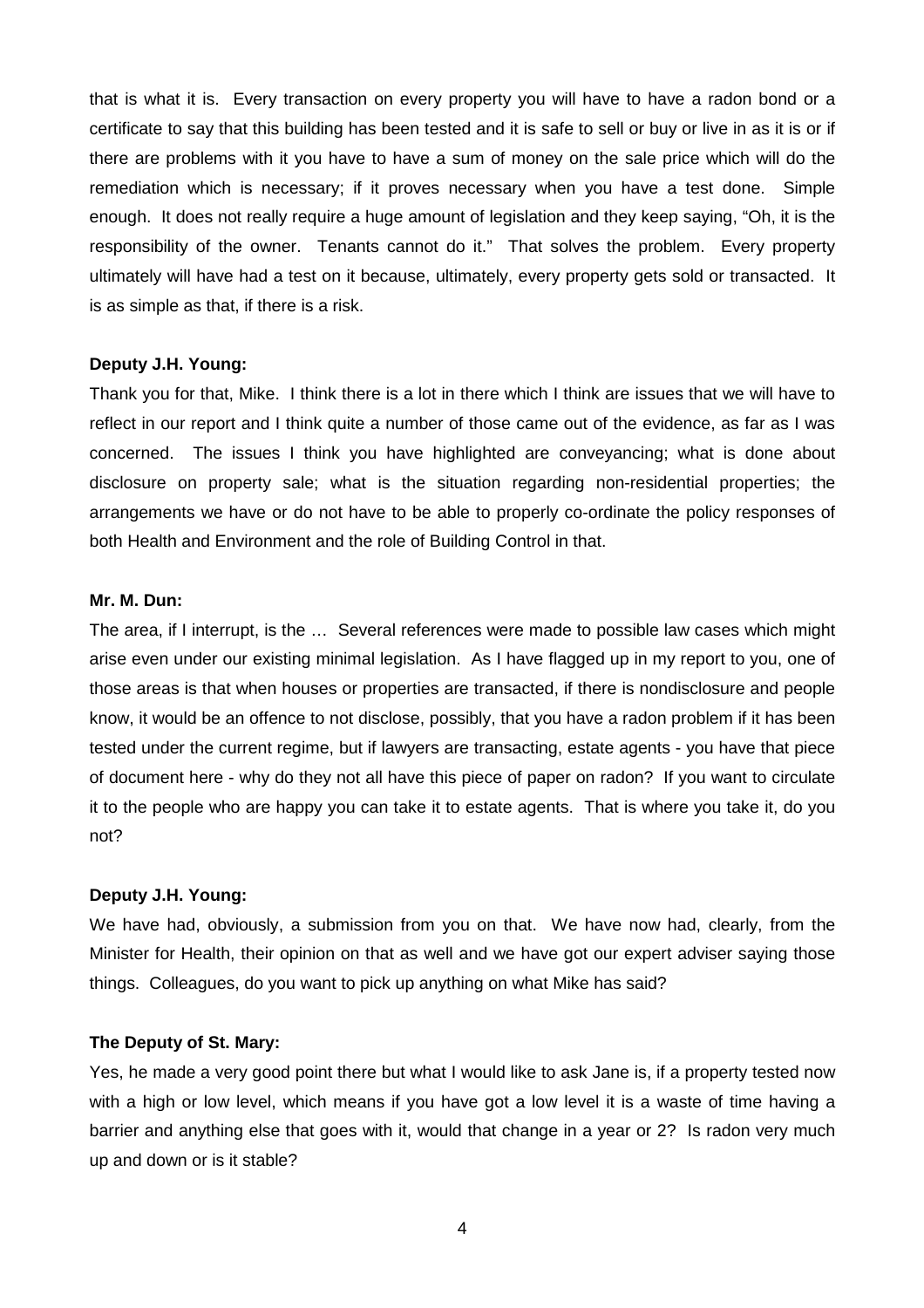#### **Ms. J. Bradley:**

Well, firstly to answer the question about barriers and whether you test; my understanding in England and Wales is that the test will not exclude you from putting a barrier in. You still need to do that if the requirements of the building regulations suggest that rather than a test to tell you whether or not you need to put it in. So that, I think, is not something that happens in the U.K. but to answer your question about variability radon levels will change for varying reasons. The levels vary throughout the day, from day-to-day and over periods so this is why we suggest a long-term test from the start. The long-term test results may also vary because there will be year-on-year variations. However, the general level will not change so you will not go from a very low house to a very high house over time without something else happening to the property. So other things that affect the property or the measurement are changes to the building. So if you put double glazing into a building that previously did not have it the level may rise and if you add extra bits to a building, an extension, for example, you change the air movement patterns, that can also result in substantial changes to the radon level in a building. As you rightly say, if you change occupier you can also, through living style changes, get different levels in a building which is why the radon retention is really only a guide, that is why we recommend when the new occupier goes in they test and they have an agreement between them as to what the level will be and what needs to be enacted upon. So it may be that they will decide that if the level is above our target level of 100 they will pay the money over and do something about it or it might be that it is 200 but that is a private contract between the buyer and seller through their solicitor. It is not something that is in legislation.

#### **The Connétable of St. John:**

I have to say there is a lot of common-sense in what Mike has said this afternoon but what has not really been explored; the Island sits … we have a number of earth movements, tremors and whatever, in the course of the year if you look at the survey, the people in the Met Office, so much so I can recall my own house, several years ago, was actually shaking so, therefore, you have got some faults there somewhere and those, obviously, you would have radon escaping or whatever, I would have thought, up into the higher parts of the strata. So, therefore, when you build a place do you test it before you start building as a regular area or is it once you have put the extra number of tonnes per square metre, once the building is up and you have got the earth movements and whatever goes with it, when would you test it?

#### **Ms. J Bradley:**

You would test once the building is completed and occupied.

#### **The Connétable of St. John:**

So, therefore, you would have to have the sump in from day one?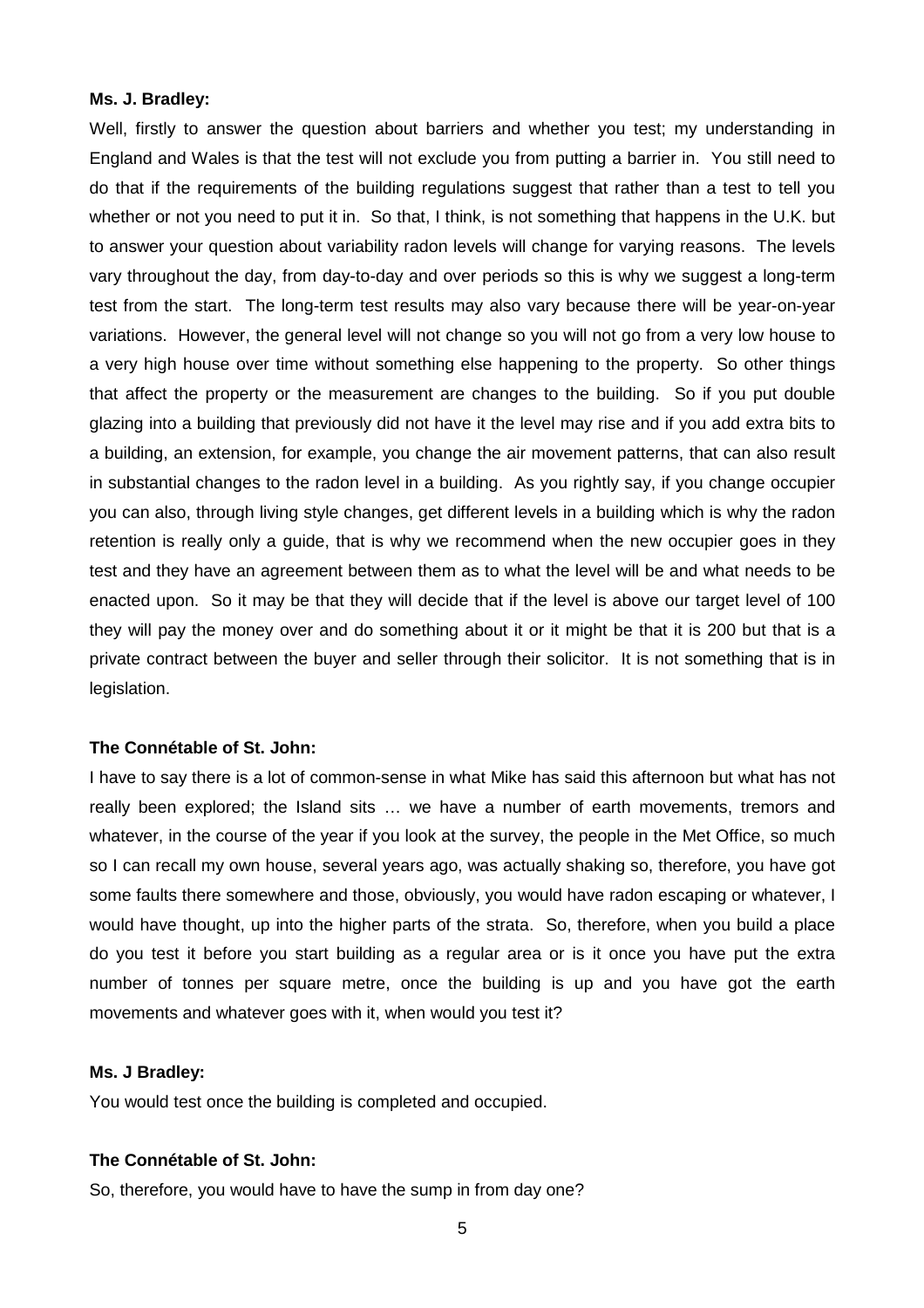#### **Ms. J. Bradley:**

In order to determine whether the property requires building protection then a good guide is given by doing some sort of mapping probability and that is what we use in the U.K. If it is above a certain probability then the building regulation guidance kicks in and there are 2 levels of protection in the U.K. There is basic, which is the membrane and then full protection, which is what you have here with the membrane plus provision for a sump. That is there because in the higher probability areas if the membrane fails then obviously there is a way of easily dealing with the issue. As far as testing the soil you can test soil gas. In some European countries that is part of their regulation. They test the soil gas, if the level is above a certain level they put protection in but my understanding is that there is no real link between the soil gas radon and what you get in a building because if you measure a terrace of houses, for example, all built in the same place or very close to one another you get a range of radon levels and it is to do with other factors as well as the potential in the ground. That is why, when we make potential maps, we do them based on both the geology and also the measurements in the homes that sit upon them.

#### **The Deputy of St. Mary:**

What sort of other factors, Jane?

#### **Ms. J. Bradley:**

Other factors that affect the levels are the house's position, how the wind acts on the building, how people live in the building, how much they heat the building. Hot air rising in effect means that air goes out at the top, it has to be replaced from somewhere. Some of that will be coming through or around the floor because of a pressure driven flow between the soil gas and the building. So all of those things can affect it. Now, if you have the protection in place obviously that should eliminate radon as a source so if the potential is higher and I think that the Environmental Health representative suggested that this is a higher area then that would be appropriate to do.

#### **Mr. M. Dun:**

Can I ask your lady … from my perspective, as I say I got into it by accessible thresholds and so on. It always seemed to me that a damp proof membrane on its own without having this continuous strip at the point where my concerns are, with just a vent with a sump would be adequate in virtually every scenario. That would be adequate. You do not have to have that joined with the …because not many buildings are being built now with cavity walls. I mean this is one of the ludicrous aspects of it that you have to create this rather difficult … and obviously if you have an accessible building very often the outside ground level needs to be somewhere near the inside floor level so people can have access room. Does it, in practice, make any difference if you

6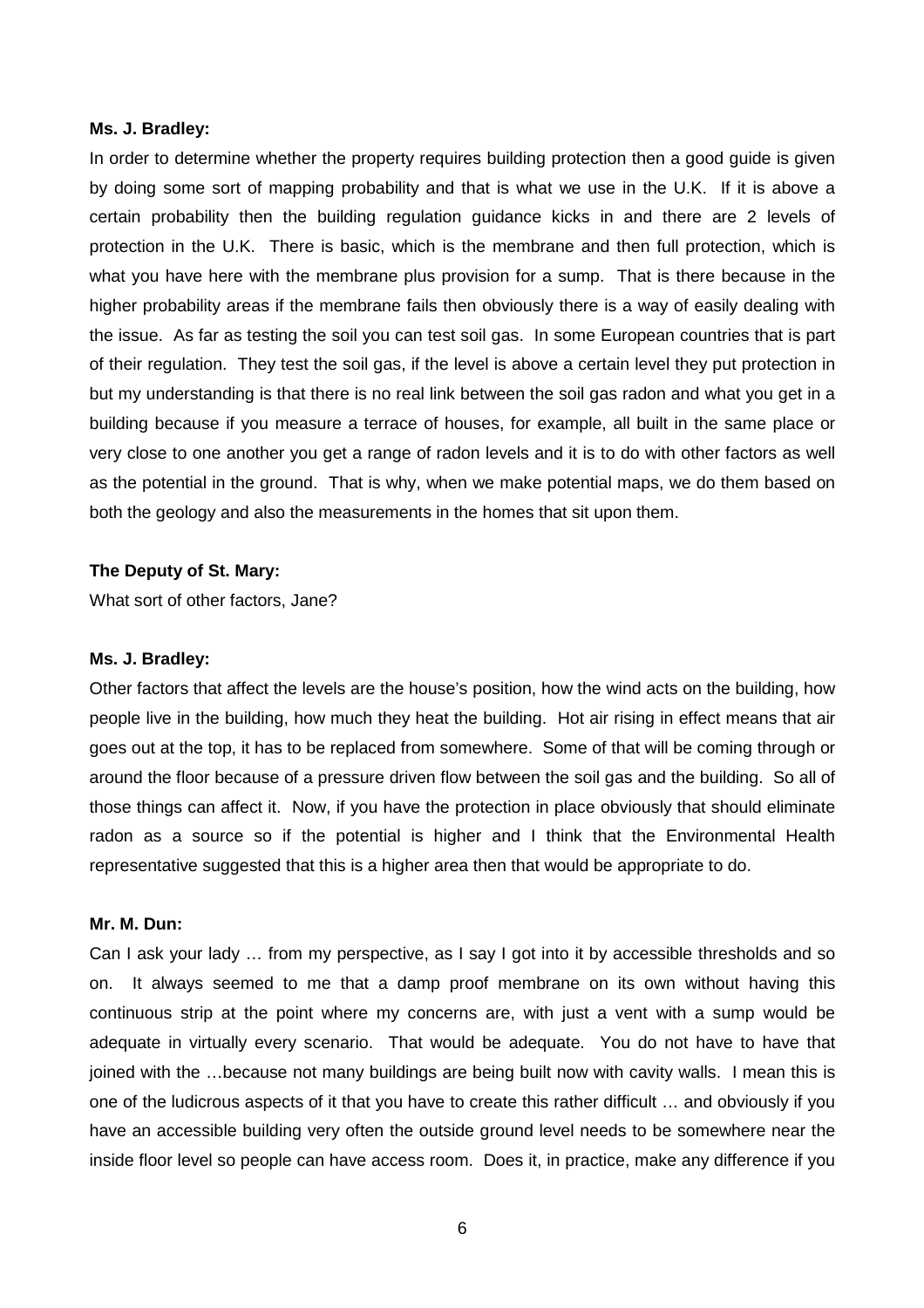have to have these rather more convoluted radon barriers as opposed to a conventional damp proof membrane? Is it that much better really? Is it worth worrying about?

#### **Ms. J. Bradley:**

My understanding of a conventional damp proof membrane is that it does not need to be sealed through the wall. The major point of entry for radon into a property will be through or around the floor. So it will be around the edge of a concrete floor within the building or through a suspended floor, if it is wooden suspended. Again, you get concrete suspension …

# **Mr. M. Dun:**

Because this was always one of the mysteries that we were … somehow or other the radon is going to know to go into the sump but obviously radon has got …

# **Ms. J. Bradley:**

I will explain that. As far as the main route of entry, it is around the floor. So the important place to seal is not under the concrete floor but it is where the wall and floor joint is and that is why the continual membrane is needed across the footprint of the building, if notthere is the potential of radon to come up through the cavity and if it comes into the cavity then it can get back into the building around window boards and things like that.

# **Mr. M. Dun:**

The 4 inch pipe, which is usually allowed on the outside of a building to which a person has to attach a fan if they discover they have a radon problem, which nobody is going to discover it because nobody is testing them, but if they do discover they have got a radon problem they put the fan on it, is that sufficient because the nature of the structure of buildings, is that sufficient that all this radon is going to go into that sump and disappear out the pipe because it all looks like nonsense to me?

#### **Ms. J. Bradley:**

For most houses that is sufficient. For an average building the permeability underneath which is what the sump sits into gives sufficient movement of soil gas. In a new build, for example, you will have some sort of fill around it and if you connect a fan of a reasonable wattage, of 50 watts plus, then that will cause enough pressure differential to get the soil gas drawn towards and exiting the sump rather than coming into the building. The pressure differential that exists through the hot air rising effect indoors is quite small, even though it will bring the gas in, the pressure is quite small compared to if you put a fan onto the sump. Obviously, if you have a sump that is going into solid clay it is not going to work but if you have it positioned, certainly in a new build, where you have got permeable fill around it then that acts quite well.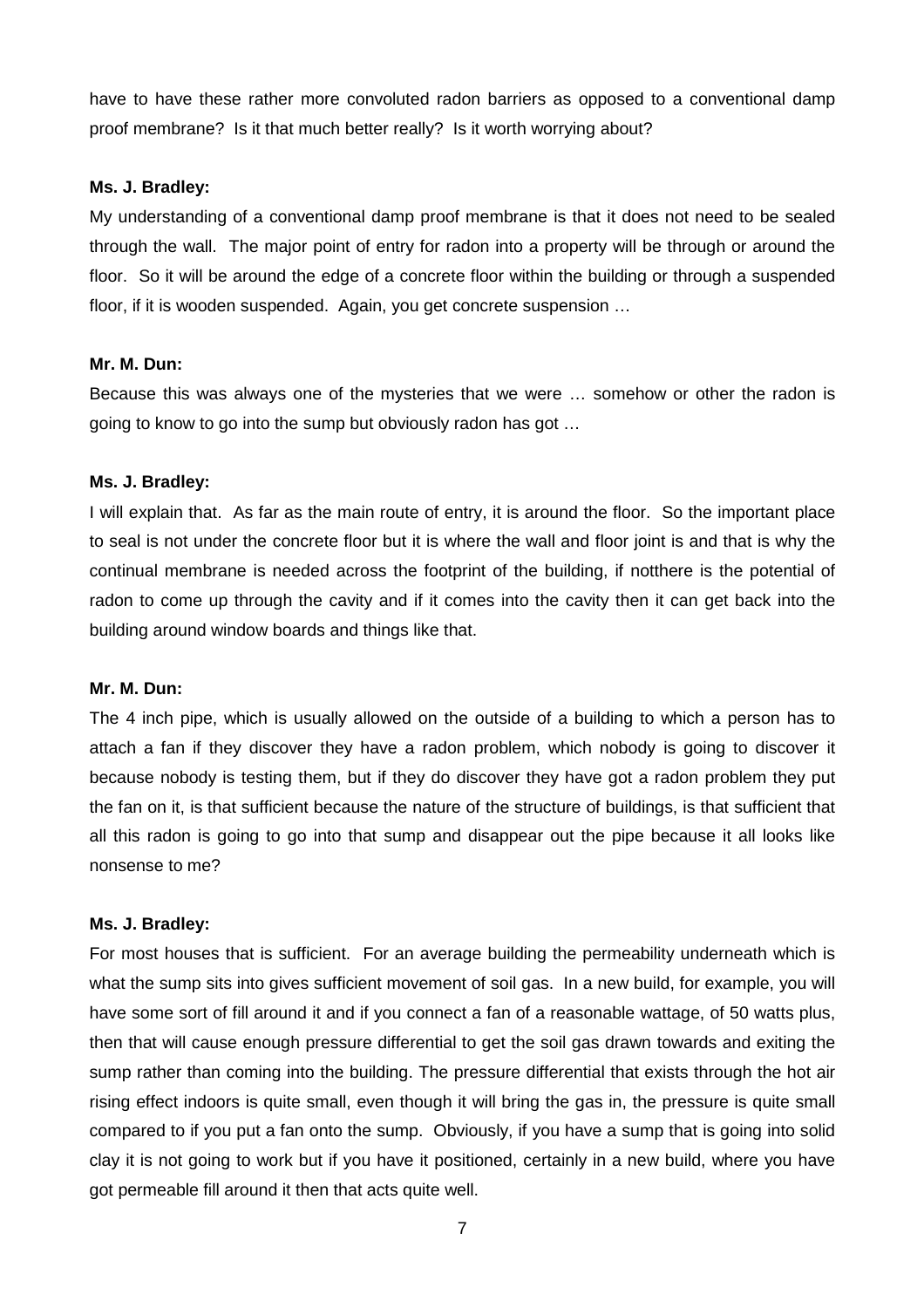#### [15:45]

#### **Mr. M. Dun:**

I am out of the business now, thank heavens, but one of the great mysteries again of all this process, they were trying to build the gas tight fit house and they had this machine that could come and test how gas tight it was and it was to have a pressure exactly … which would have repelled anything getting into it in the way of gas coming up so there was no need to worry about it anyway because it couldn't get in because the pressure within the box was going to keep the gas out anyway.

# **Ms. J. Bradley:**

The pressure inside will always be lower than outside.

# **Mr. M. Dun:**

Oh, right, but then, as you were saying, if you make these gas tight boxes and they have only got little trickle vents, which everybody blocks up anyway, the trickle vents, because they can't stand the whistling noise so they block those up and you get all these houses with condensation, huge condensation problems, because they have got no flues, the traditional way of taking the stuff out, so you make this thing, this gas tight box; is this good? Have you resolved that this is a good thing or a bad thing or is that helpful or not?

# **Ms. J. Bradley:**

We have not done a huge amount of research but research has been done elsewhere where you have a building built from new that is completely airtight then you need an air handling system which I think the Building Control representative earlier mentioned. You have to have some air input. Now, those are a way of dealing with radon. If you make sure that you are getting a positive input compared to output so you are bringing more fresh air in basically than is going out, that would also help the problem with radon, but for most people they tend to retrofit these things so you are not talking about new build as being so much of an issue it is more where houses are fitted with more sealed windows, as I said, and that type of thing without the seal to the ground being there but that is for existing housing rather than new build.

# **Deputy J.H. Young:**

It sounds like we ought to … what we may have to do … I mean obviously this is a very technical area.

# **Ms. J. Bradley:**

The level threshold is also an issue which our building guidance people are very well aware of.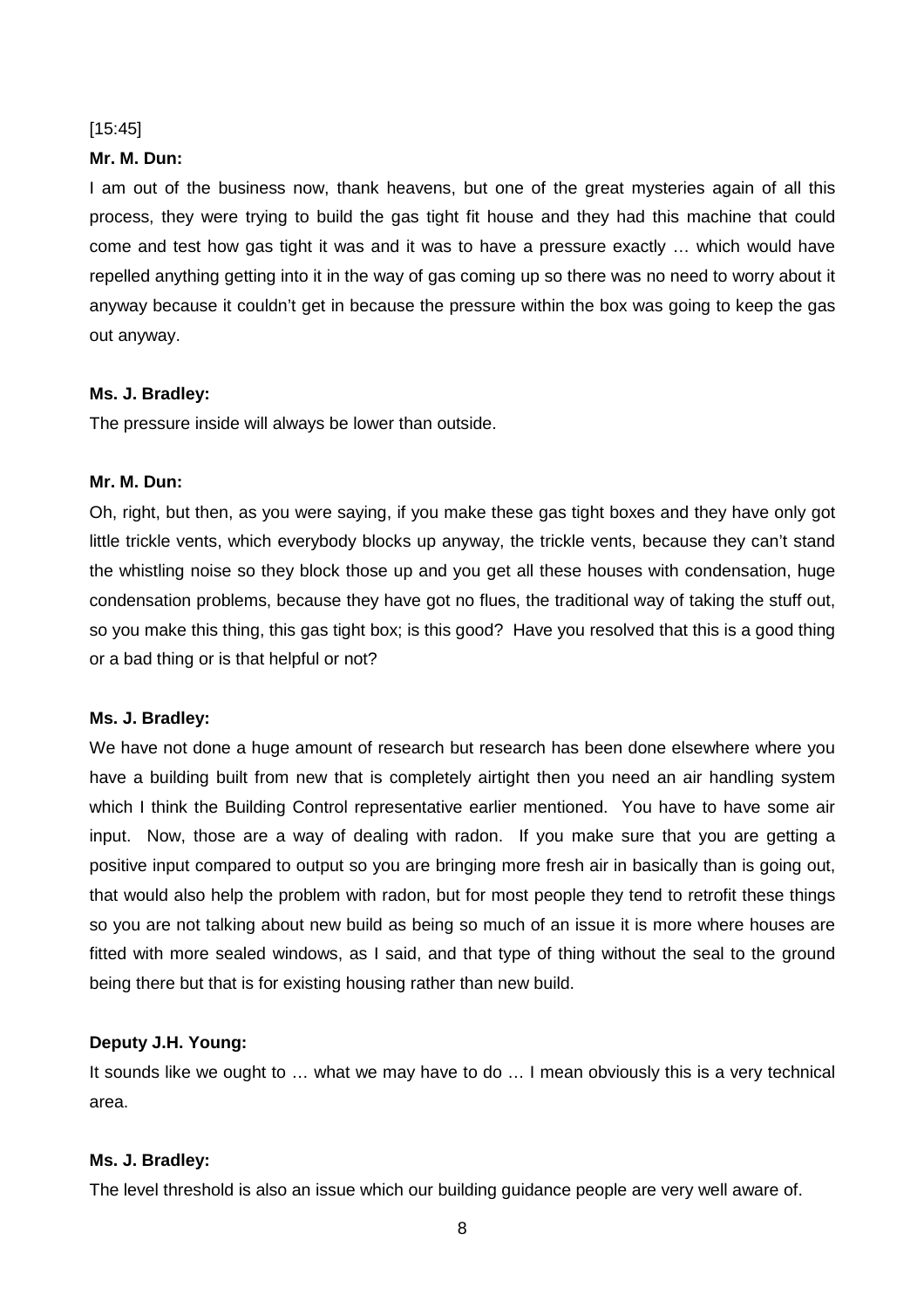#### **Deputy J.H. Young:**

So we may have to talk to Mo and just check out what he is doing about these methods of alternate building that Mike is talking about here where you have got these kind of, in layman's terms, sealed box things which frankly I do not understand but I have heard pressure testing being talked about and I do not really understand what that is about. I think that is to do with energy.

#### **Ms. J. Bradley:**

It is to cut down the airflow. Normally in a building before the airflow rates were about one air change per hour. They are trying to reduce that now so that … because if you are getting more air changes, the hot air is going outside and being replaced with cooler.

# **Deputy J.H. Young:**

In these procedures we do have the ability to clear up particular points, usually by email after the meetings, where there are particular points. So I think what I would certainly conclude, Mike would be content with this I think, you have raised a technical point. In our sessions we did not dwell on a lot of technical details but I think we have got some points of principle out. I think that is an issue of technical detail that we can follow up.

#### **Mr. M. Dun:**

You also need … I would suggest you desperately need to speak to somebody at the Law Society especially since a particular prominent lawyer was complaining that his father had died as a result of radon gas.

#### **Deputy J.H. Young:**

Yes, I think that is a plan. I think, hopefully, you feel … you also mentioned in your note about occupational use of buildings, such as quarrying, and we hope you feel that has been picked up in the exchanges we have had. We have certainly got to consider the position about non-residential property and then the issues that arise from radon in water.

# **Mr. M. Dun:**

This building has got a large basement. Has anybody ever tested it?

# **Deputy J.H. Young:**

I think you've helped us put those items on the agenda. Mike, I thank you, unless there are any other points you want to make.

#### **Mr. M. Dun:**